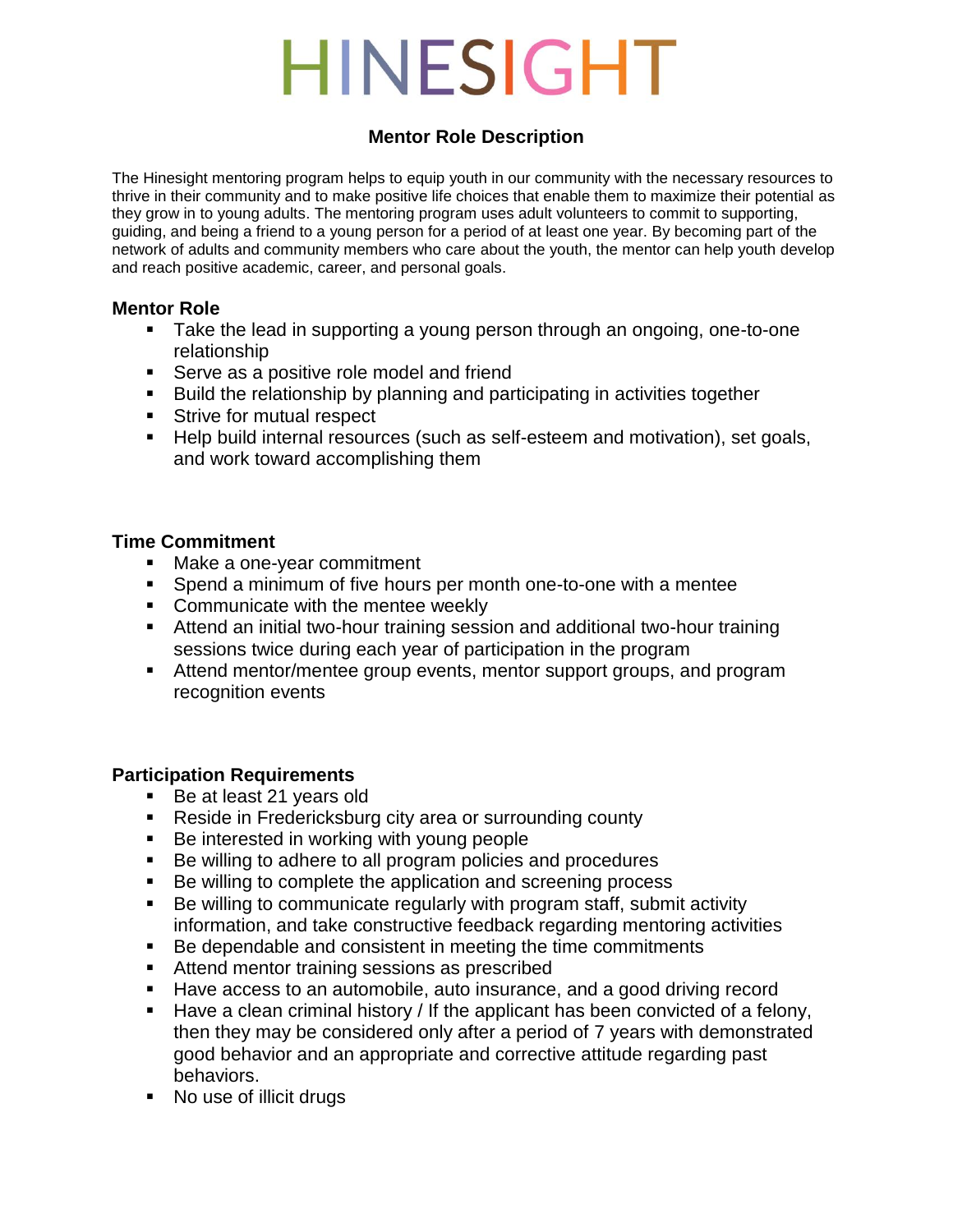- No use of alcohol or controlled substances in an inappropriate manner
- Not currently in treatment for substance abuse and have a non-addictive period of at least five years
- Not currently in treatment for a mental disorder or hospitalized for such in the past three years

### **Desirable Qualities**

- **Willing listener**
- **Encouraging and supportive**
- **Patient and flexible**
- **Tolerant and respectful of individual differences**

### **Benefits**

- Personal fulfillment through contribution to the community and individuals
- **Satisfaction in helping someone mature, progress, and achieve goals**
- **Training sessions and group activities**
- **Participation in a mentor support group**
- **Personal ongoing support, supervision to help the match succeed**
- **Mentee/mentor group activities, participant recognition events**

### **Application and Screening Process**

- Mentor application
- Driving record check
- Criminal history check: state, child abuse and neglect registry, sexual offender registry
- **Personal interview**
- **Provide three personal references**
- **Attend two-hour mentor training**

For more information on mentoring program, contact Hinesight at info@hinesight.org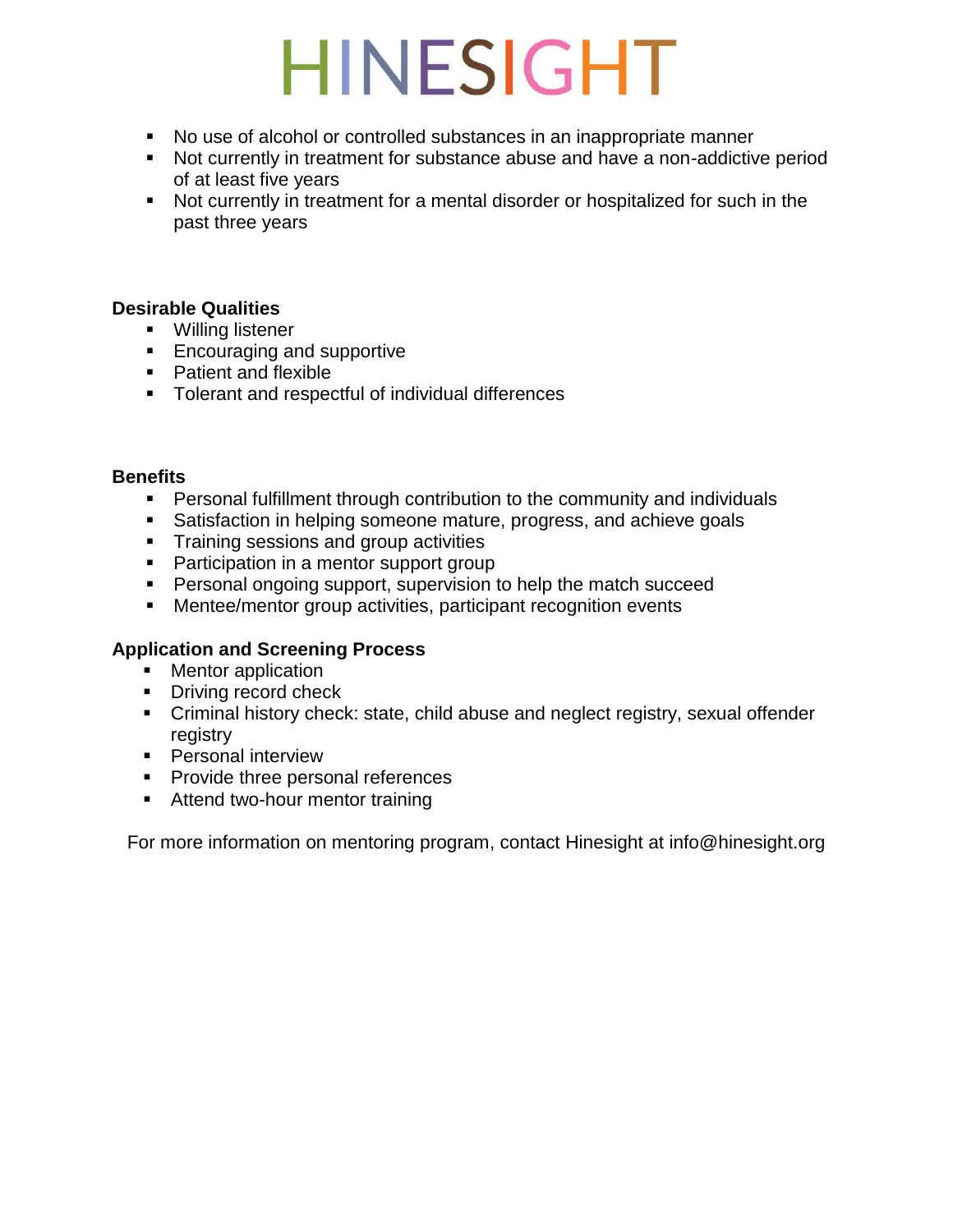### **Mentor Application**

| <b>Personal Information</b>                                                                                   |  |         |                           |  |  |  |
|---------------------------------------------------------------------------------------------------------------|--|---------|---------------------------|--|--|--|
|                                                                                                               |  |         |                           |  |  |  |
|                                                                                                               |  |         |                           |  |  |  |
|                                                                                                               |  |         |                           |  |  |  |
| Cell phone: ____________Work phone: ____________Home phone: _______                                           |  |         |                           |  |  |  |
|                                                                                                               |  |         |                           |  |  |  |
| Date of Birth $1 / 1$ Gender: $\Box$ Male $\Box$ Female                                                       |  |         |                           |  |  |  |
| Please list all members of your household:                                                                    |  |         |                           |  |  |  |
| Name and the state of the state of the state of the state of the state of the state of the state of the state |  | Sex Age | Relationship to Applicant |  |  |  |
|                                                                                                               |  |         |                           |  |  |  |

### **Employment History**

Please provide employment information for the past five years, with most recent position held first. If more space is needed use an extra sheet of paper.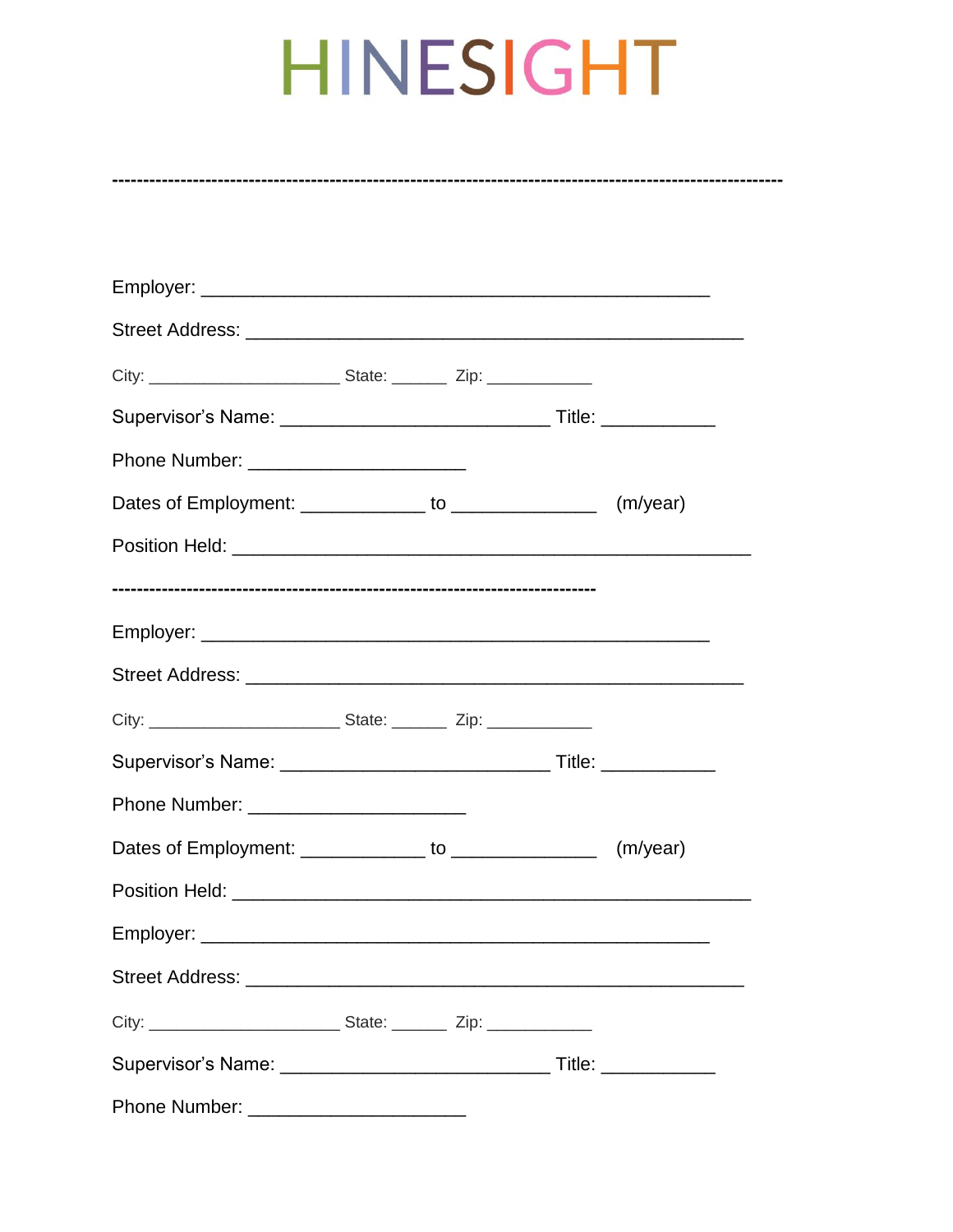### **Application Questions**

Please answer all of the following questions as completely as possible. If more space is needed, use an extra sheet of paper or write on the back of this page.

- 1. Why do you want to become a mentor?
- 2. Do you have any previous experience volunteering or working with youth? If so, please specify.
- 3. What qualities, skills, or other attributes do you feel you have that would benefit a youth? Please explain.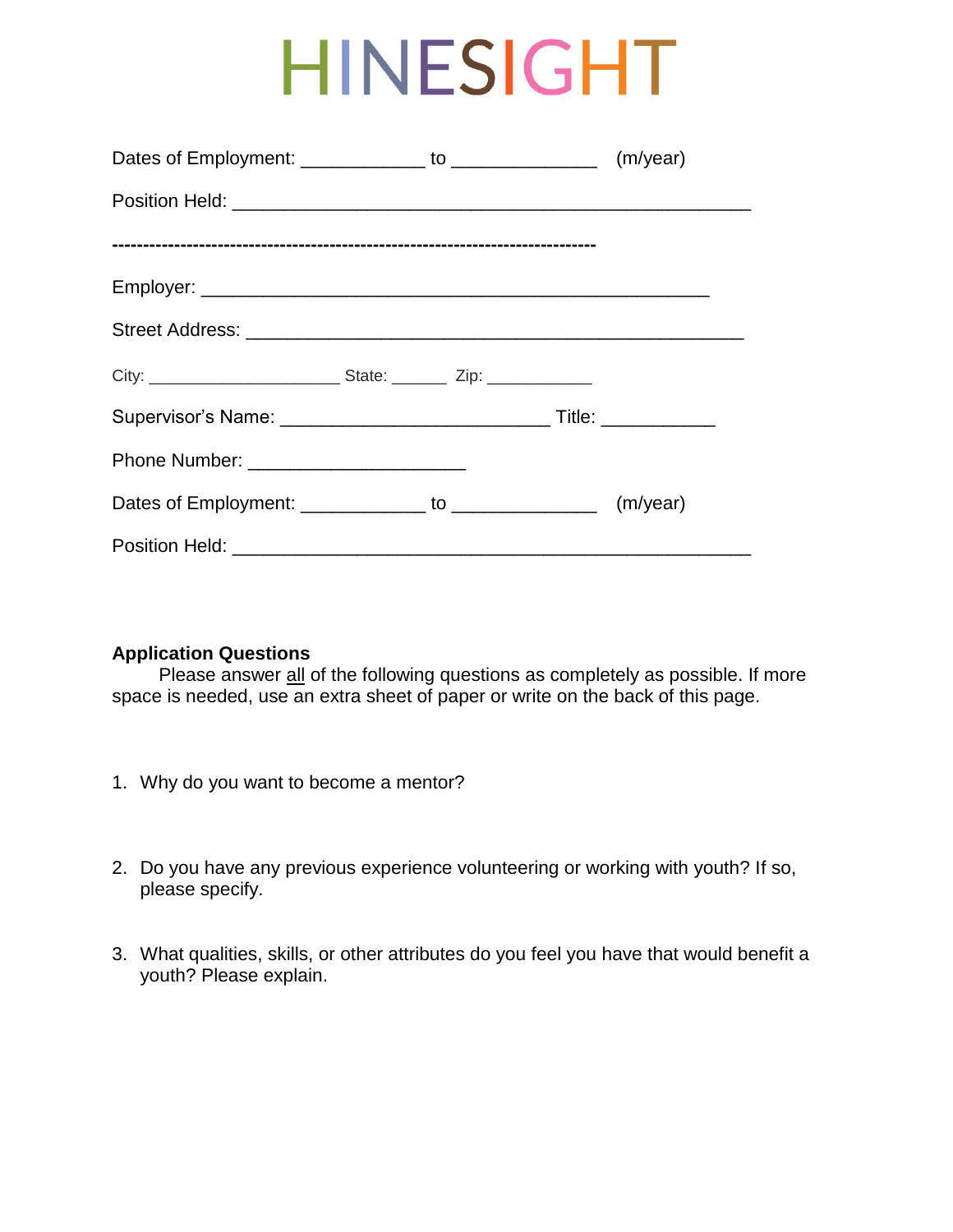- 4. To the best of your knowledge can you commit to participate in the New Insights mentoring program for a minimum of one year from the time you are matched with a youth?
- 5. Are you available to meet with a child five hours per month and have contact at least once per week? Please explain any particular scheduling issues.
- 6. Describe your general health. Are you currently under a physician's care or taking any medications? If so, please explain.
- 7. How would you describe yourself as a person?
- 8. How would your friends, family, and co-workers describe you?
- 9. Have you ever been arrested or convicted of a crime? If so, what were the circumstances?
- 10.Have you ever used illegal drugs? If so, what substances were used and how often?
- 11.Are you currently using any illegal drugs or controlled substances?
- 12.Do you drink alcoholic beverages? If so, what and how often?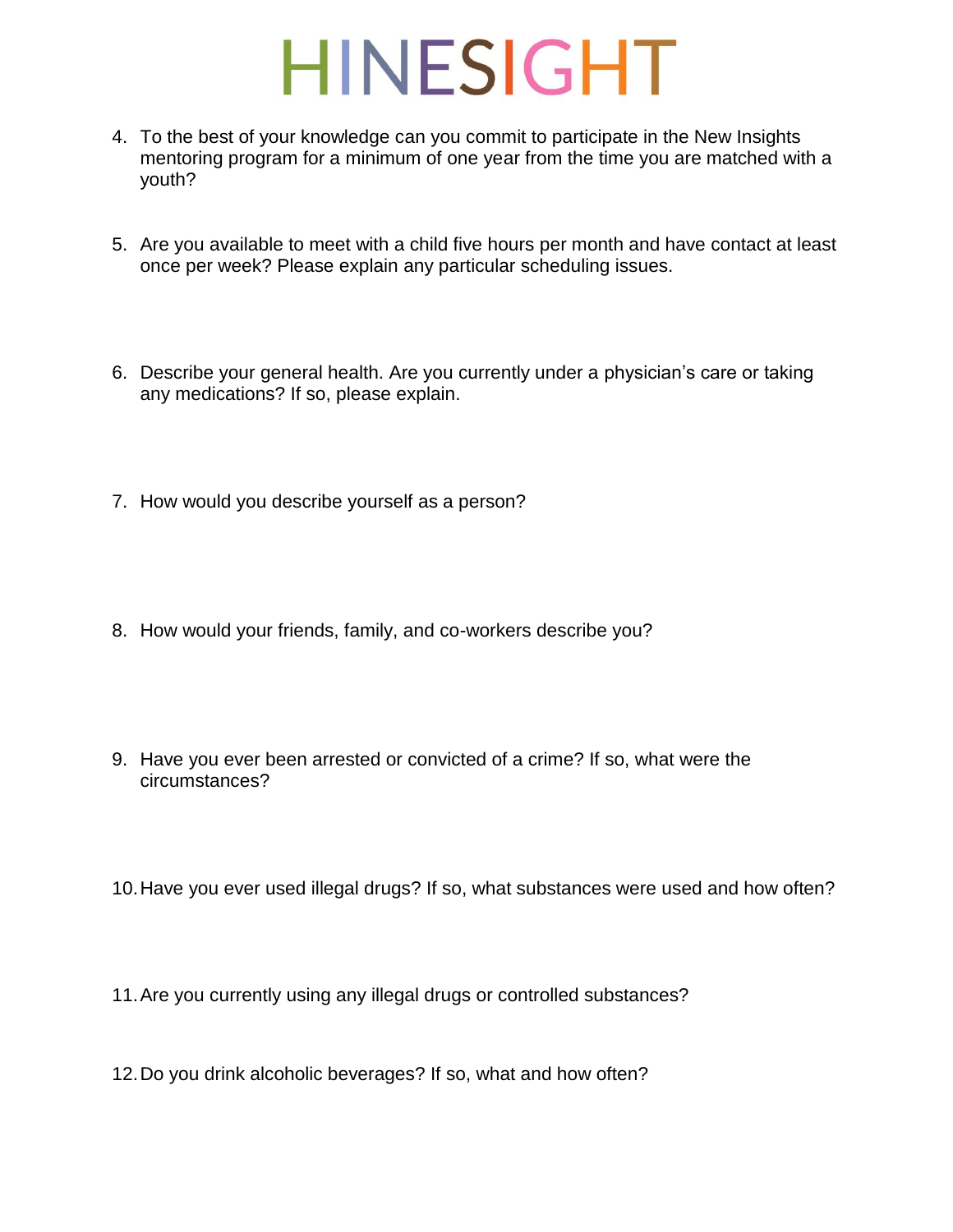- 13.Have you ever been convicted of a DUI, driving while under the influence of alcohol? If yes, when and what were the circumstances?
- 14.Do you use tobacco products? If so, what and how often?
- 15.Have you ever received treatment for alcohol or substance abuse? If yes, please explain.
- 16.Have you ever been treated or hospitalized for a mental disorder? If yes, please explain.
- 17.Have you ever been investigated or convicted of child abuse or neglect? If yes, please explain.
- 18.Have you ever been investigated or convicted of sexually abusing or molesting a youth 18 or younger? If yes, please explain.
- 19.Are you willing to communicate regularly and openly with program staff, provide monthly information regarding your mentoring activities, and receive feedback regarding any difficulties during your participation in the mentoring program?
- 20.Are you willing to attend an initial mentor training session and two in-service training sessions per year after being matched?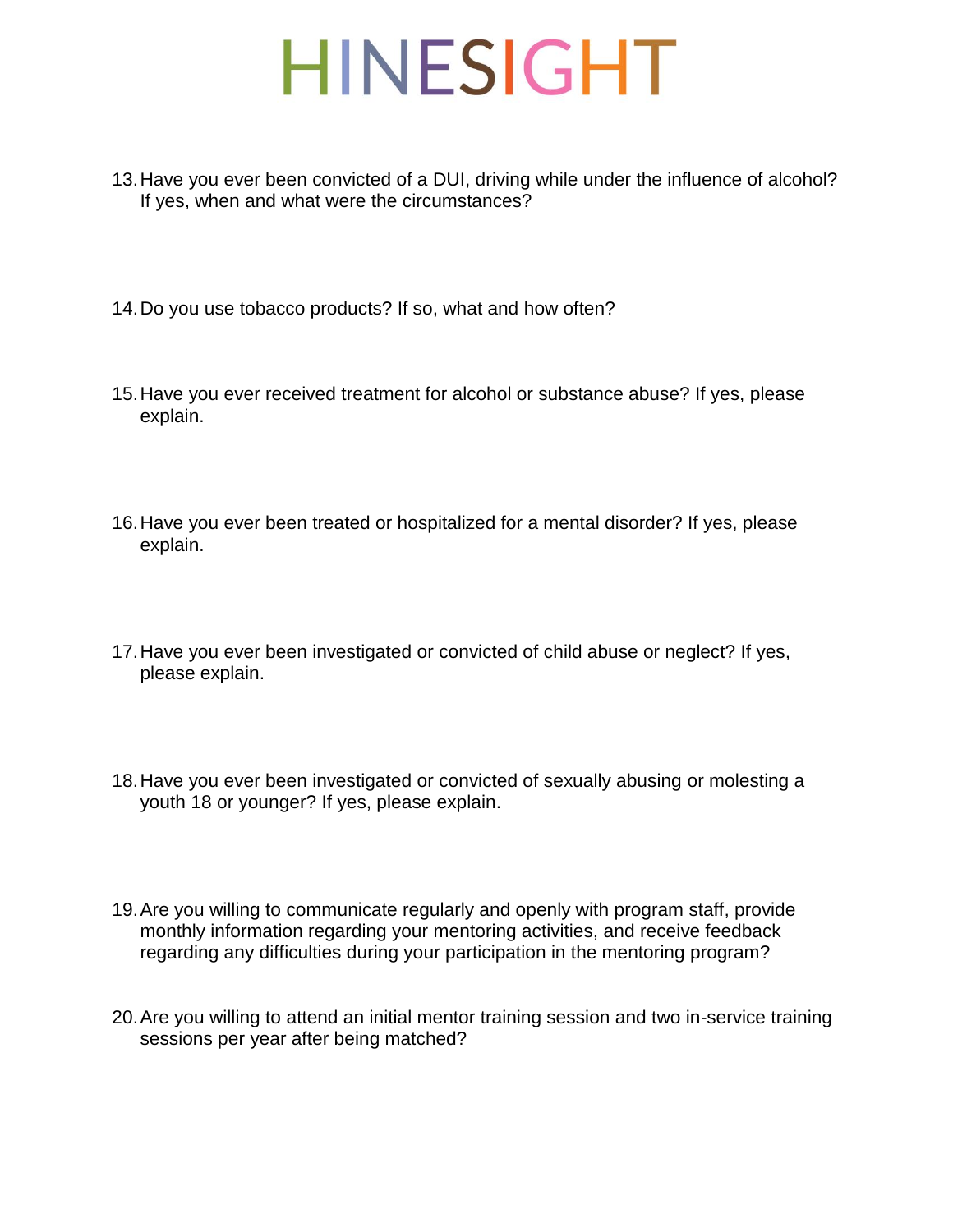#### **Please read this carefully before signing:**

We at Community Strong appreciates your interest in becoming a mentor.

Please initial each of the following:

\_\_\_\_\_\_\_ I agree to follow all mentoring program guidelines and understand that any violation will result in suspension and/or termination of the mentoring relationship.

\_\_\_\_\_\_\_ I understand that Community Strong is not obligated to provide a reason for their decision in accepting or rejecting me as a mentor.

\_\_\_\_\_\_\_ I agree to allow Community Strong to use any photographic image of me taken while participating in the mentoring program. These images may be used in promotions or other related marketing materials.

 I understand I must return the following *completed* items along with this application, and that any incomplete information will result in the delay of my application being processed:

- Copy of your valid driver's license and proof of auto insurance
- **Information Release Form**
- **Personal References Form**
- **Interest Survey Form**
- **DMV Release Form (state agency form)**
- Criminal History Release Form (state agency form)
- Child Abuse and Neglect Release Form (state agency form)
- Sexual Offender Release Form (state agency form)

### **By signing below, I attest to the truthfulness of all information listed on this application and agree to all the above terms and conditions.**

Signature **Example 2018** 

Date **Date** 

### **Please read this carefully before signing:**

We at Community Strong appreciate your interest in becoming a mentor.

Please initial each of the following:

\_\_\_\_\_\_\_ I agree to follow all mentoring program guidelines and understand that any violation will result in suspension and/or termination of the mentoring relationship.

I understand that Community Strong is not obligated to provide a reason for their decision in accepting or rejecting me as a mentor.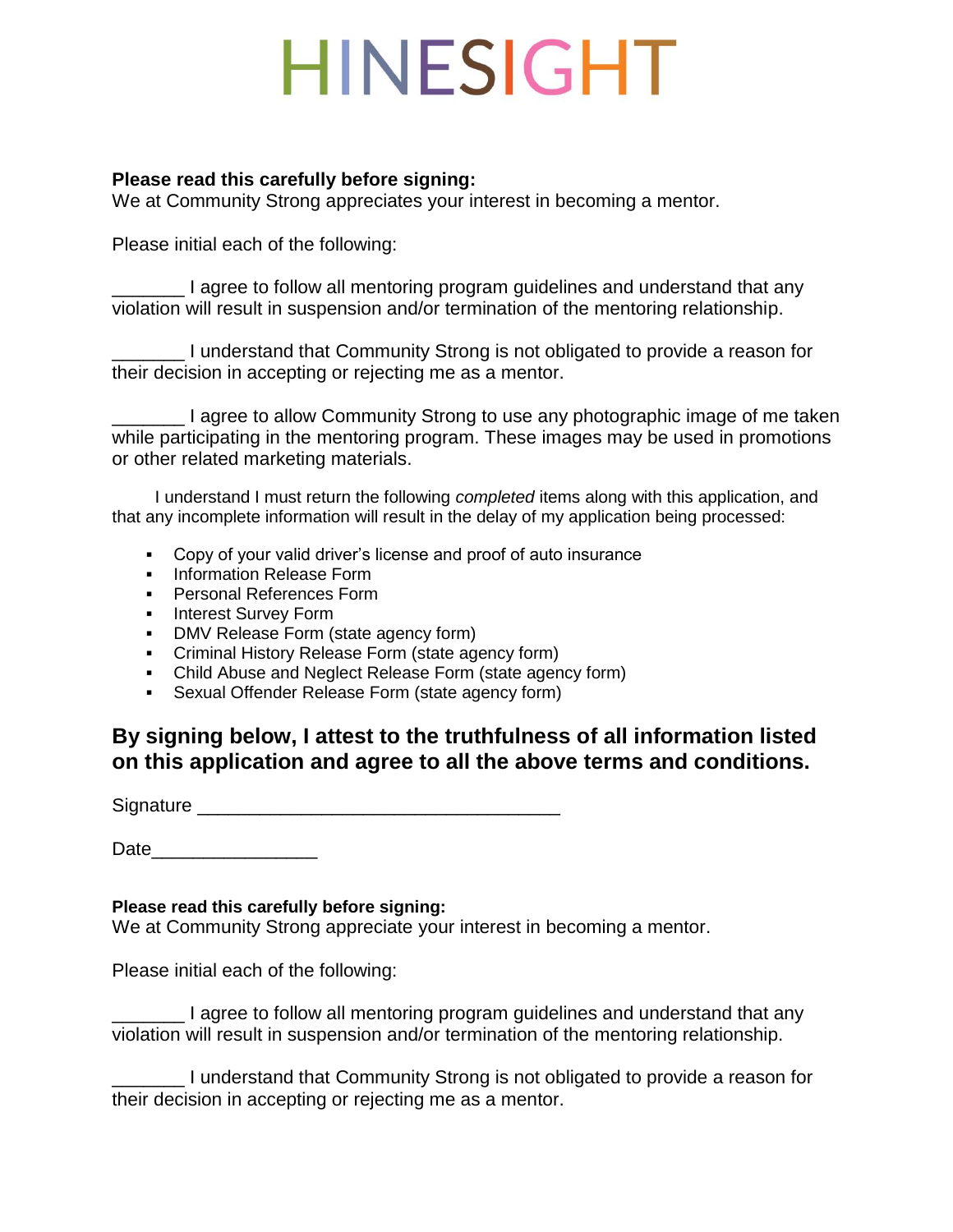\_\_\_\_\_\_\_ I agree to allow Community Strong to use any photographic image of me taken while participating in the mentoring program. These images may be used in promotions or other related marketing materials.

 I understand I must return all of the following *completed* items along with this application, and that any incomplete information will result in the delay of my application being processed:

- Copy of your valid driver's license and proof of auto insurance
- **-** Information Release Form
- **Personal References Form**
- **Interest Survey Form**
- DMV Release Form (state agency form)
- Criminal History Release Form (state agency form)
- Child Abuse and Neglect Release Form (state agency form)
- Sexual Offender Release Form (state agency form)

### **By signing below, I attest to the truthfulness of all information listed on this application and agree to all the above terms and conditions.**

Signature\_\_\_\_\_\_\_\_\_\_\_\_\_\_\_\_\_\_\_\_\_\_\_\_\_\_\_\_\_\_\_\_\_\_\_\_\_\_\_\_\_

Date  $\Box$ 

#### **Information Release**

I, the contract of the contract of the contract of the contract of the necessary for the contract of the contract of the contract of the contract of the contract of the contract of the contract of the contract of the contr Hinesight to conduct a background check regarding my driving record, criminal history, personal references, and employment.

I authorize Hinesight to obtain any needed information regarding my driving record, legal/criminal history, employment from any state or federal agency, my employer, and personal references for the purposes of participating in Hinesight mentoring program.

Further, I provide permission for Hinesight to conduct the same investigation of my background in previous states in which I have resided.

Further, I understand that information about myself will be anonymously (without my name) shared with a prospective mentee(s) and his/her parent(s)/guardian(s) to aid in determining a suitable match.

Once a mentor/mentee match is determined, my identity and any other information known about me may be shared with the mentee and parent/guardian to ensure and aid in facilitating a safe and successful match relationship.

Signature\_\_\_\_\_\_\_\_\_\_\_\_\_\_\_\_\_\_\_\_\_\_\_\_\_\_\_\_\_\_\_\_\_\_\_\_\_\_\_\_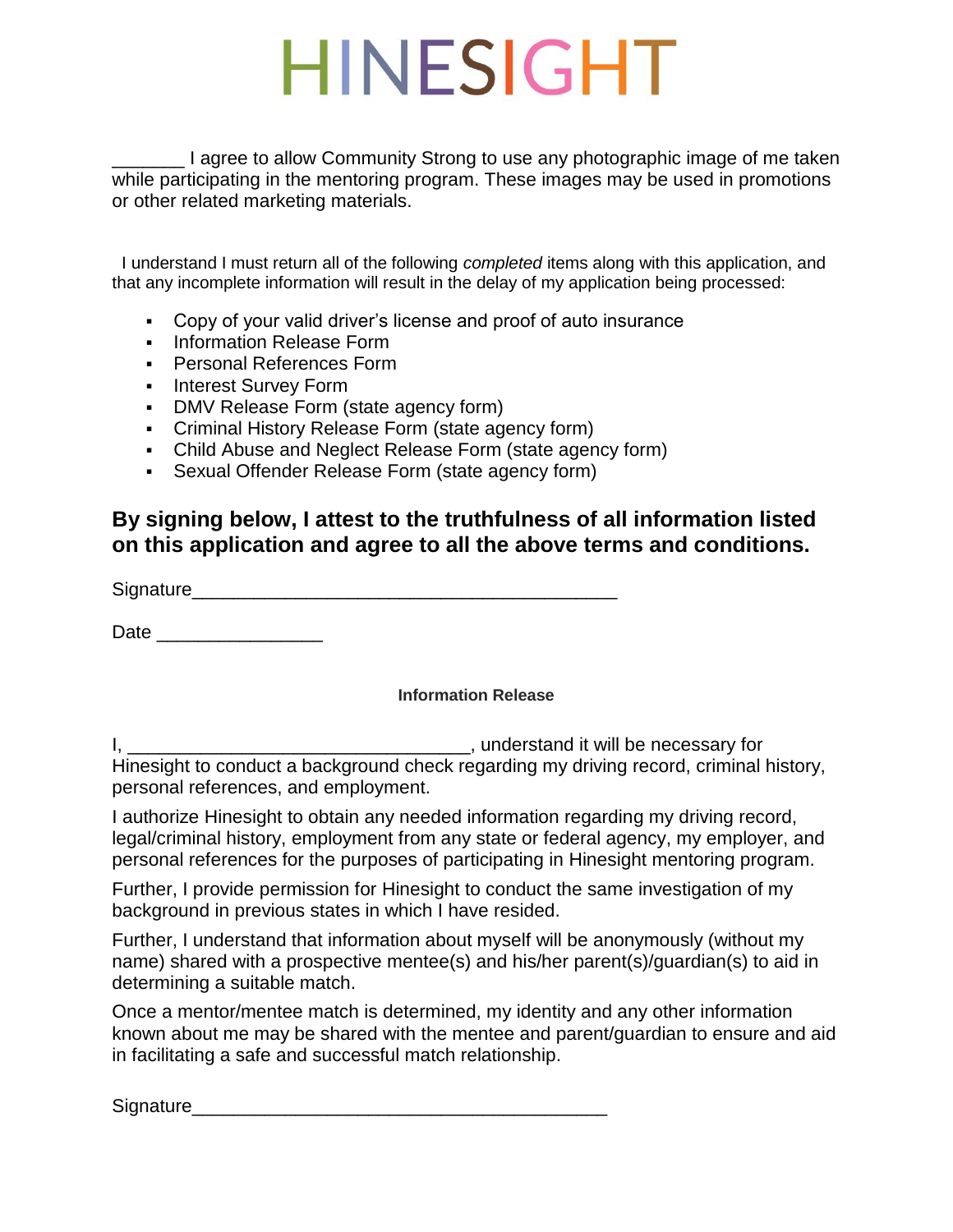|                              | City              |
|------------------------------|-------------------|
| State_____ Zip______         |                   |
|                              |                   |
|                              |                   |
| Current Driver's License No. | State: __________ |

Please list any other cities, states, and dates of residency during the past 10 years.

| City | <b>State</b> | From (m/year) | To (m/year) |
|------|--------------|---------------|-------------|
| City | <b>State</b> | From (m/year) | To (m/year) |
| City | <b>State</b> | From (m/year) | To (m/year) |
| City | <b>State</b> | From (m/year) | To (m/year) |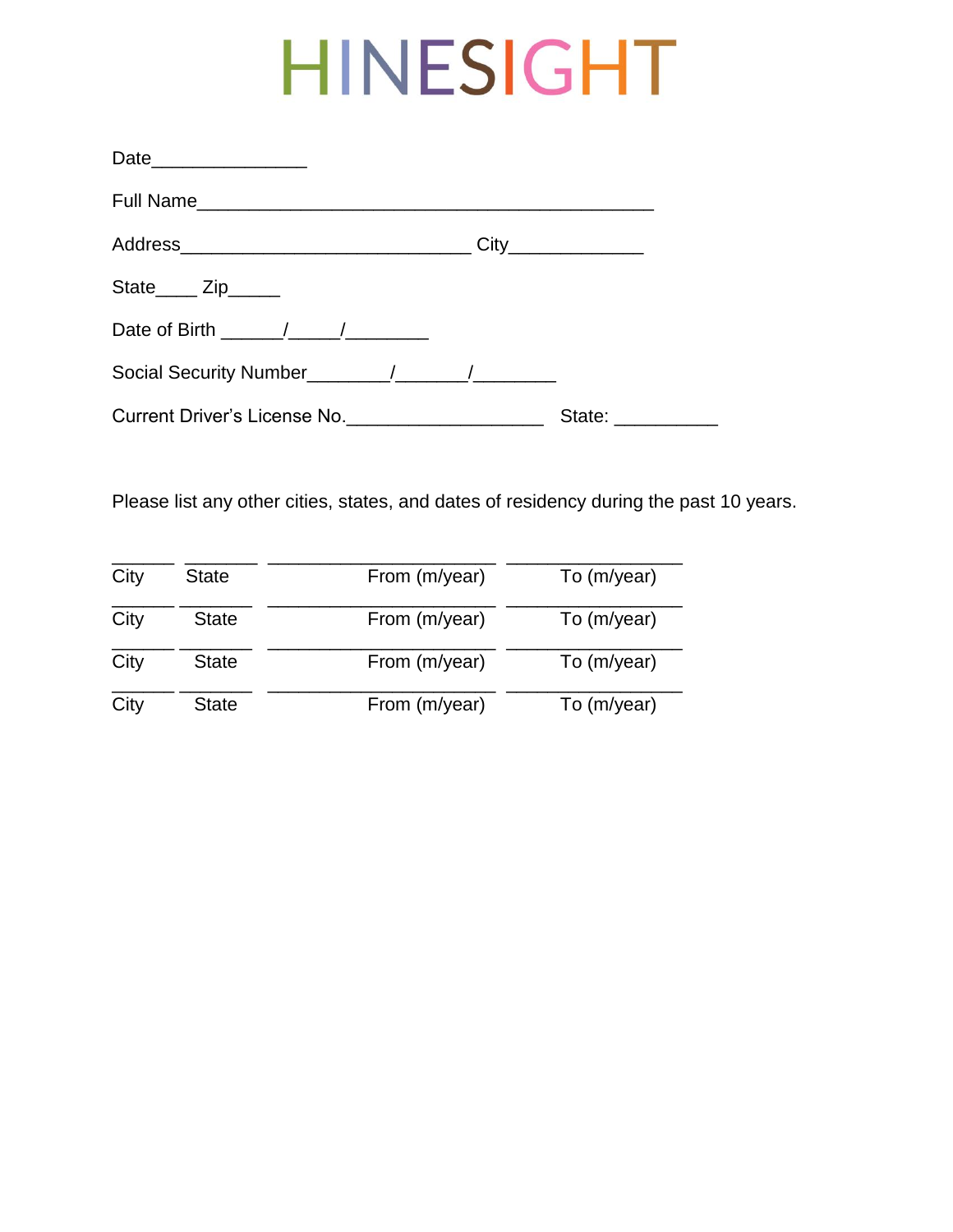### **Personal References**

Please list the names, addresses, and phone numbers of three people you would like to use as character references (only people you have known for at least a year). Include at least one relative.

Any information Community Strong gathers from these references will be held as confidential and not released to you, the applicant.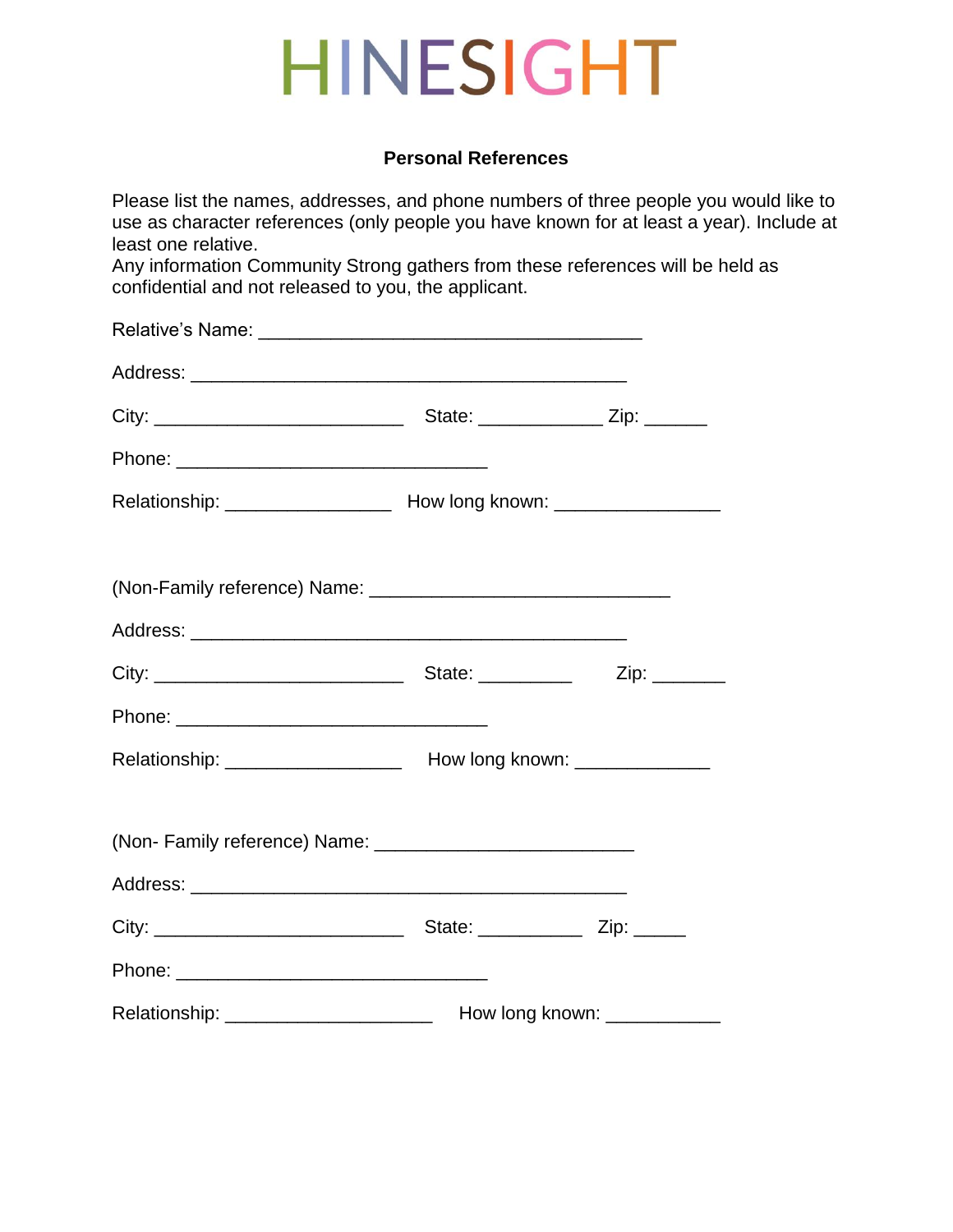#### **Mentor Interest Survey**

Name: \_\_\_\_\_\_\_\_\_\_\_\_\_\_\_\_\_\_\_\_\_\_\_\_\_\_\_\_\_\_\_\_\_ Date: \_\_\_\_\_\_\_\_\_

Please complete all the following. This survey will help Hinesight know more about you and your interests and help us find a good match for you.

What are the most convenient times for you to meet with your mentee? (Please check all that apply)

Weekdays: \_\_\_ Lunchtime: \_\_\_ After school: \_\_\_ Evenings: \_\_\_ Weekends: \_\_\_ Other: \_\_\_\_

Please indicate ethnicities you are interested in working with: (Put "any" if no preference)

Ethnicities: **Example** 

**\_\_\_\_\_\_\_\_\_\_\_\_\_\_\_\_\_\_\_\_\_\_\_\_\_\_\_\_\_**

Do you speak any languages other than English? If so, which languages?

Would you be willing (or prefer) to work with a child who has disabilities? \_\_\_\_

If preferred, please specify disabilities you would be interested in working with.

What are some favorite things you like to do with other people?

What are your favorite subjects to read about?

What is your job and how did you choose your field?

What is one goal you have set for the future?

If you could learn something new, what would it be?

What person do you most admire and why?

Describe your ideal Saturday.